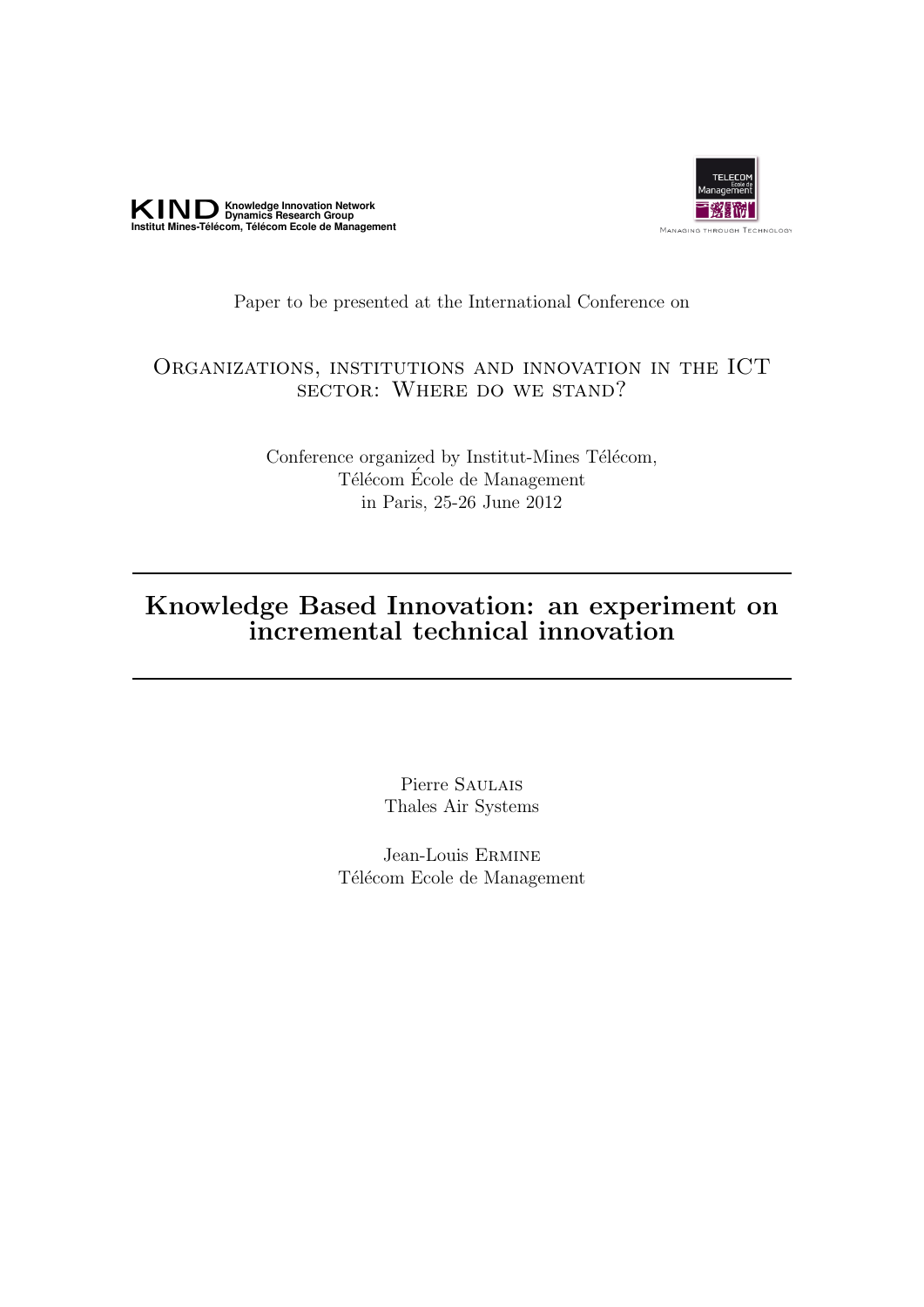# **Knowledge Based Innovation: an experiment on incremental technical innovation**

Pierre Saulais<sup>1</sup>, Jean-Louis Ermine<sup>2</sup>

1 Thales Air Systems *pierre.saulais@thalesgroup.com* 2 Télécom Ecole de Management *jean-louis.ermine@it-sudparis.eu*

# **Structured abstract**

**Purpose** - Innovation within companies seems today mandatory and vital. Within the general framework of Knowledge Based Innovation, which is an approach of innovation related to the strategic capacities of the company, a stimulated creativity for incremental innovation in a high-tech domain is analysed. An experiment in Thales Company was performed to prove operational feasibility and validate theoretical concepts.

**Design/methodology/approach** - The fundamental assumption is to identify knowledge creation to a process of intellectual corpus evolution process, based on Knowledge workers' creativity, inside the organisation but in interaction with their environment. Their creativity is stimulated by the critical analysis of intellectual capital, which leads to the creation of new technologic trajectories in continuity or bifurcation with existing trajectories. Based on a systemic model of intellectual capital, the analysis of the dynamic of knowledge has shown that the increase of value of intellectual capital may be described as an evolutionist process.

**Findings** - An experimental means is set up to validate the assumptions coming from the analysis of intellectual capital, on the process generating new items for the intellectual capital, on the regulation of this process by a community of knowledge workers and by the integration of the results into the value chain of the organization. From a theoretical point of view, it shows that creativity is an evolution process of an existing knowledge capital. A triggering event of that process can be obtained as a cognitive stimulus built from an historical representation of the concerned knowledge capital, which models the technological trajectories of the firm. This process involves, individually and collectively, a set of actors implied in the construction of the knowledge capital, and in its strategic evolution in the firm. From an industrial point of view, the experiment leads to a feasible methodology for stimulated creativity that can be deployed in the company.

**Research limitations/implications** – Main limitation comes from the inventory of Intellectual Corpus, based on individual interviews with experts about their inventive tracks during the past decades.

**Practical implications** – The described experiment represents the experimental part of the research project presently carried over by the author as a PhD candidate, while going on taking care of his technical radar expert activity within his company without any link with Knowledge management.

**Social implications** – Social implication includes emphasis on the projection of experts' inventive tracks onto the Knowledge map of the organization

**Originality/value** – From a theoritical point of view, this paper links Intellectual Corpus and creativity: creation leads to Intellectual property Rights generation. From an empirical point of view, this paper can be seen as a testimony from inside during action research project.

**Keywords**: Innovation management, intellectual capital, knowledge management, knowledge-based innovation, stimulated creativity

**Article Type**: Research paper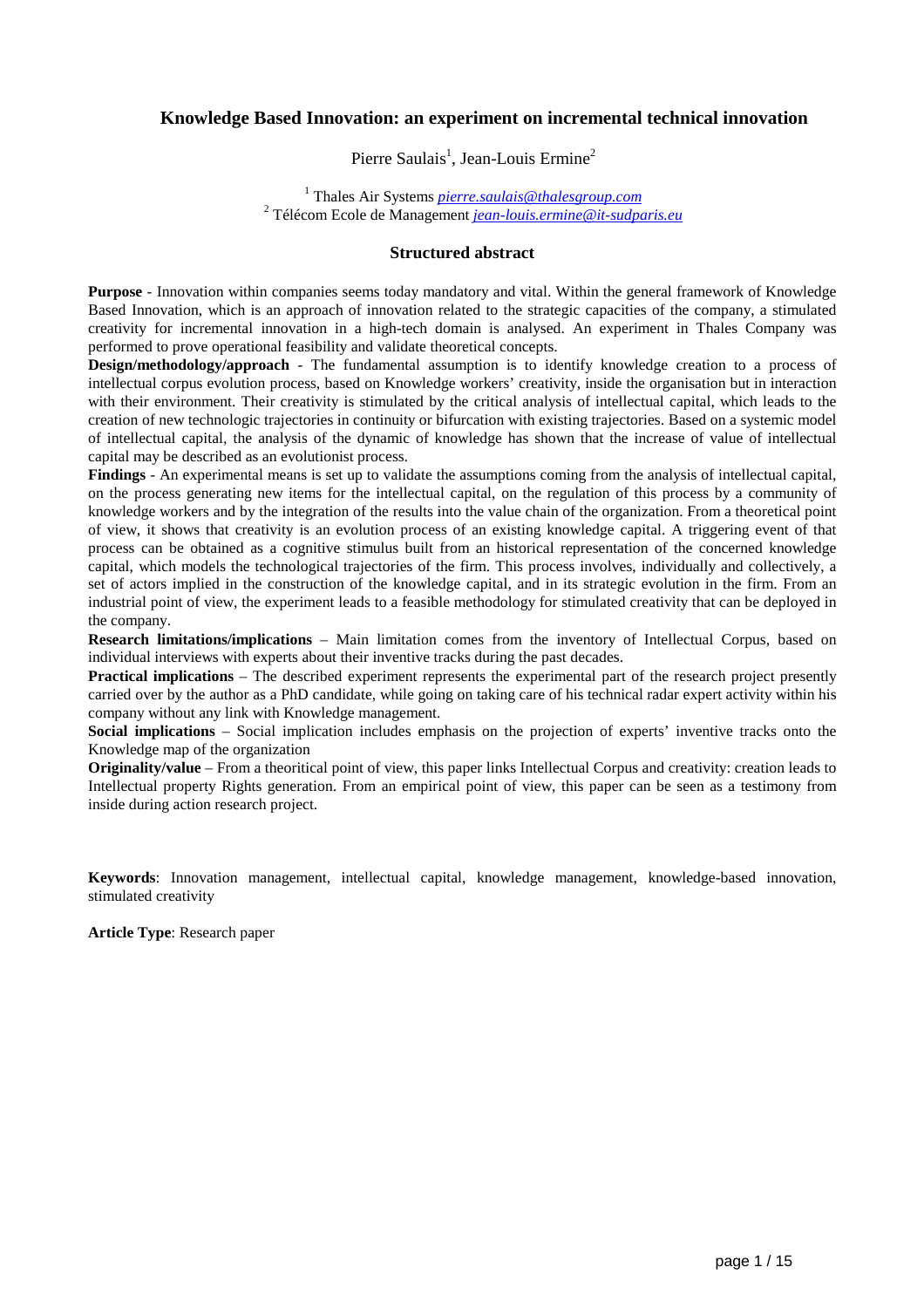#### **1. Introduction**

#### *1.1 General definition of Knowledge Based Innovation*

In its more general form, Knowledge Based Innovation represents the innovation driven by the strategic capabilities portfolio of the company, in two different ways. The first way consists in driving the strategic capabilities portfolio as a function of the company environment seen as an eco-system, including competitors, partners, scientific and technical environment and different other stake-holders. The second way consists in driving the strategic capabilities portfolio as a function of available internal resources which are necessary for the development of strategic competences, mainly the company strategic knowledge. Confronting these internal knowledge with the company eco-system allows the emergence of differentiating innovations. The innovation based on knowledge (Knowledge Based Innovation) appears as a Knowledge management process that uses the company knowledge capital to help it innovating.

The link between Knowledge management and Innovation has been studied for a long time (Daghfous & White, 1994; Kerssens-van Drongelen, De Weerd-Nederhof, & Fischer, 1996; Leonard-Barton, 1995; Skyrme & Amidon, 1999; Von Krogh, Ichijo, & Nonaka, 2000), … According to (Coombs & Hull, 1998), two aspects of Innovation and Knowledge Management become visible in companies: on one hand the image of the company as seen by evolutionist economy and on the other hand the company based on knowledge.

To put it simple, we can say that the first aspect takes part of an endogenous approach of innovation and that it is based on the "Techological trajectory" concept: future knowledge is governed by existing knowledge which leads to innovation. Innovation does not occur by accident: it depends on numerous factors that draw a kind of technological trajectory, which gives consistent control on a large number of potential innovations to convert them into future products and future success stories. This concept, known as the path dependency concept (Coriat & Weinstein, 1997; David & Foray, 1994*),* is well known in economic science: it explains the strategic diversifications operated by companies and the innovations emerging inside companies.

The second aspect aspect takes part of an exogenous approach of innovation and deals with the strategic capabilities that are made of organisational competences likely to generate new products and/or services and to be be combined to get new operational competences that would generate innovation. They have a dynamic aspect, because they are able to transform themselves in an appropriate way with respect to the economical environment, which is always moving (Prahalad & Hamel, 1990; Teece et al., 1997). This concept implies that the company keeps open to the potential and external acquisition of knowledge in order to generate innovation.

Both concepts are more complementary than antonymic. As a matter of fact, the ability of acquiring external knowledge strongly depends on the knowledge previously accumulated in the company, which cannot use external knowledge without understanding it (Cohen & Levinthal, 1990). If Knowledge capital or the strategic capabilities portfolio are strategically aligned (Tounkara et al., 2009), their analysis can be integrated in the evolutionist hypothesis that we select here.

Knowledge based innovation consists in using the company existing Knowledge capital (his genetic capital) and in facilitating the action of evolution laws (accommodation, assimlilation, mutation, …) on this capital in relation with its environment. It's typically a Darwinian evolutionist hypothesis, that is not bright new. Evolutionist ideas from Lamarck and Darwin very soon got a tremendous impact in numerous fields very different from biology: anthropology (Sapir, 1967), cognitive psychology (Piaget, 1976), philosophy (Durkheim, 1884), epistemology quoted in (Versailles, 1999), theory of complexity (Heudin, 1998), history of technics (Deforge, 1985; Jukes, 1982), information theory (Torres Carbonell & Parets-Llorca, 1996), Knowledge Management (Barthelmé, Ermine, & Rosenthal-Sabroux, 1998; Ermine & Waeters, 1999). Applying this hypothesis to Knowledge Based innovation will allow us to set up efficient operational tools for Innovation (mainly incremental innovation)

#### *1.2 Objective of the research project*

The objective of the present work is to provide an operational illustration of the evolutionist hypothesis on incremental innovation in a high-tech field: radar (Skolnik, 2002). More precisely, the point is to show that from an analysis of the technical knowledge capital in the radar domain, it's possible to set up a process able to stimulate the creativity in the organisation and generating innovative technical proposals in line with the industrial strategy.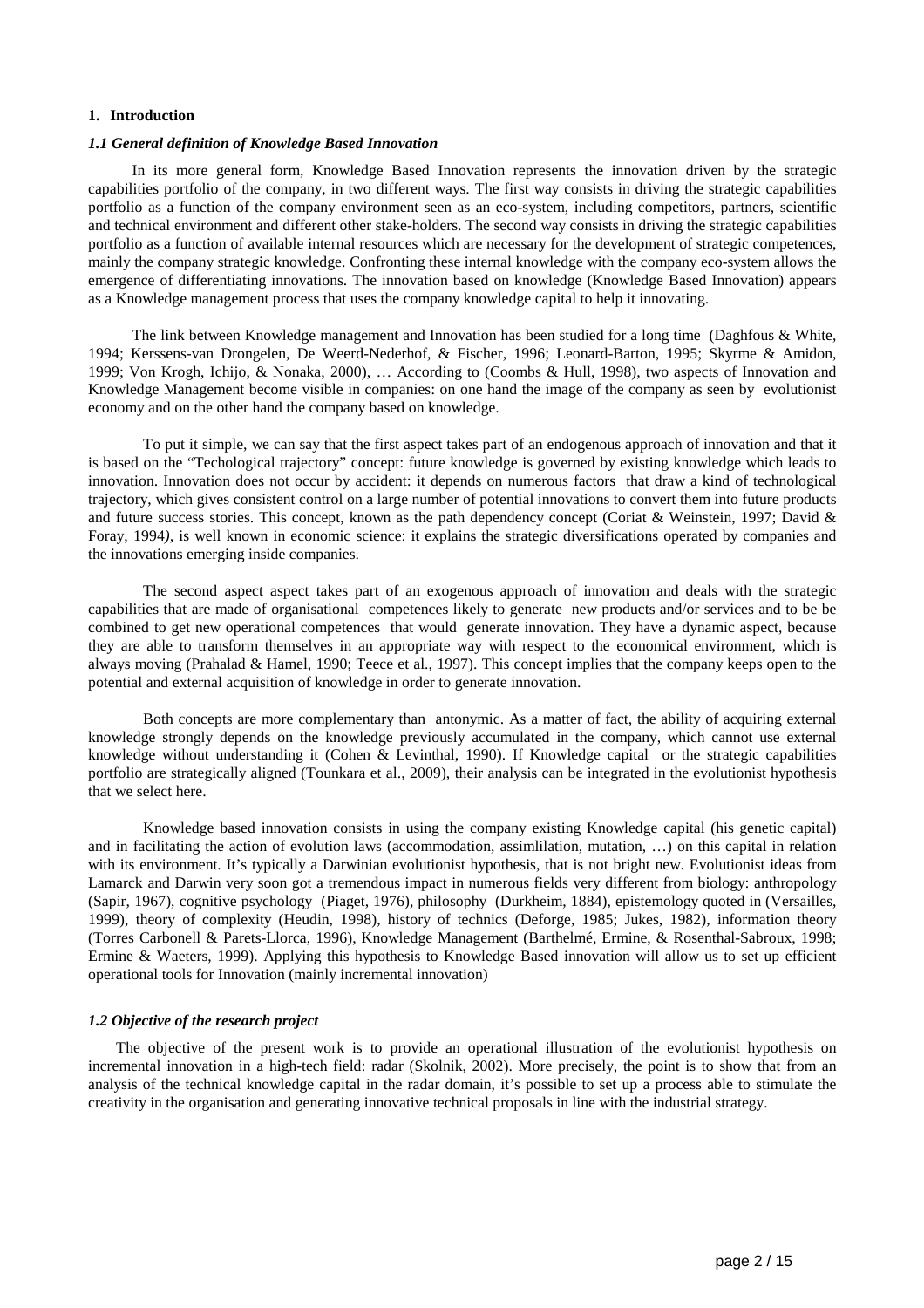# **2. Theoritical approach**

## **2.1 Creativity and inventivity in the innovation process**

Recently the « *Gestion des Connaissances »* Club made a synthesis of the numerous operational innovative methods within companies: The conclusion is that almost all the methods follow the same process, depicted in figure 1*<sup>1</sup> .*



Figure 1: One of the generic innovative processes

In this process, one can notice the notions of creativity and inventivity illustrated by the two parallel activities, ideas generation from one hand and concept design and qualification on the other hand. We can say that creativity is seen here as ideas generation and that inventivity corresponds to Knowledge creation from these ideas. There is often no distinction between creativity and inventivity. Creativity techniques are often decorrelated both from existing knowledge and from the creation of new knowledge able to be materialized in tne Information system. The current techniques are based on three existing types of principles:

 $\triangleright$  The divergence-convergence principle

On the divergence-principle principle are based the most popular creativity tools, with numerous classical methods classiques (Louafa & Ferret, 2008). They include a phase of divergent thinking (getting away from the given problem, calling for subjectivity, analogy, imagination in order to come back later to the problem from another angle) and a phase of convergent thinking (transforming ideas into solutions answering the initial problem, using a logical reasoning). This process is not able to find "the" solution to a given problem, but to produce numerous possible options. Classical divergence is based on an open-loop process without any feedback nor control: in that sense, it's not optimal.

 $\triangleright$  The analogy principle

The analogy is the principle on which is based the famous TRIZ method, Russian acronym standing for *Theory of resolution of Inventive Problems*, dedicated to the resolution of technical problems needing innovative solutions (Altshuller, 1984). It shows that, when facing such kind of problem, it's possible to find inspiration in another fields to solve similar problems. TRIZ is the archetype of knowledge-based innovating design method: it looks after existing ideas in data bases and the so-generated solutions are all based on existing knowledge. It's typically a creativity method, as long as it provides no mean to concretise the chosen solution and it needs extra process to provide innovative design and knowledge able to be patented as an invention.

 $\triangleright$  The expansion principle

l

For (Hatchuel & Weil, 2009), the expansion principle is a central notion for every conception theory. It's an intuitive notion that exprims talent, discovery, invention, originality. Expansion requires further notions. It's a notion related to a group of designers, who depend from his own existing knowledge: a specialist can see an innovation where a non-specialist can't see anything new. Hatchel and Weil developed the C-K theory in design engineering in order to formalise a true approach of creative design. It's one of the current examples of knowledge-based approach, as long as design innovation is permanently controlled by the Knowledge capital of the systems or of the actors. This approach can be represented by a K space (Knowledge capital) and a C space (Space of Concepts) which can be seen as the space of

<sup>1</sup> The Knowledge Management Club is an association, which was created in 1999 and still chaired by Jean-Louis Ermine. Its aim is to develop a common reference set of concepts and of pragmatic tools liable to implement Knowledge Management within companies.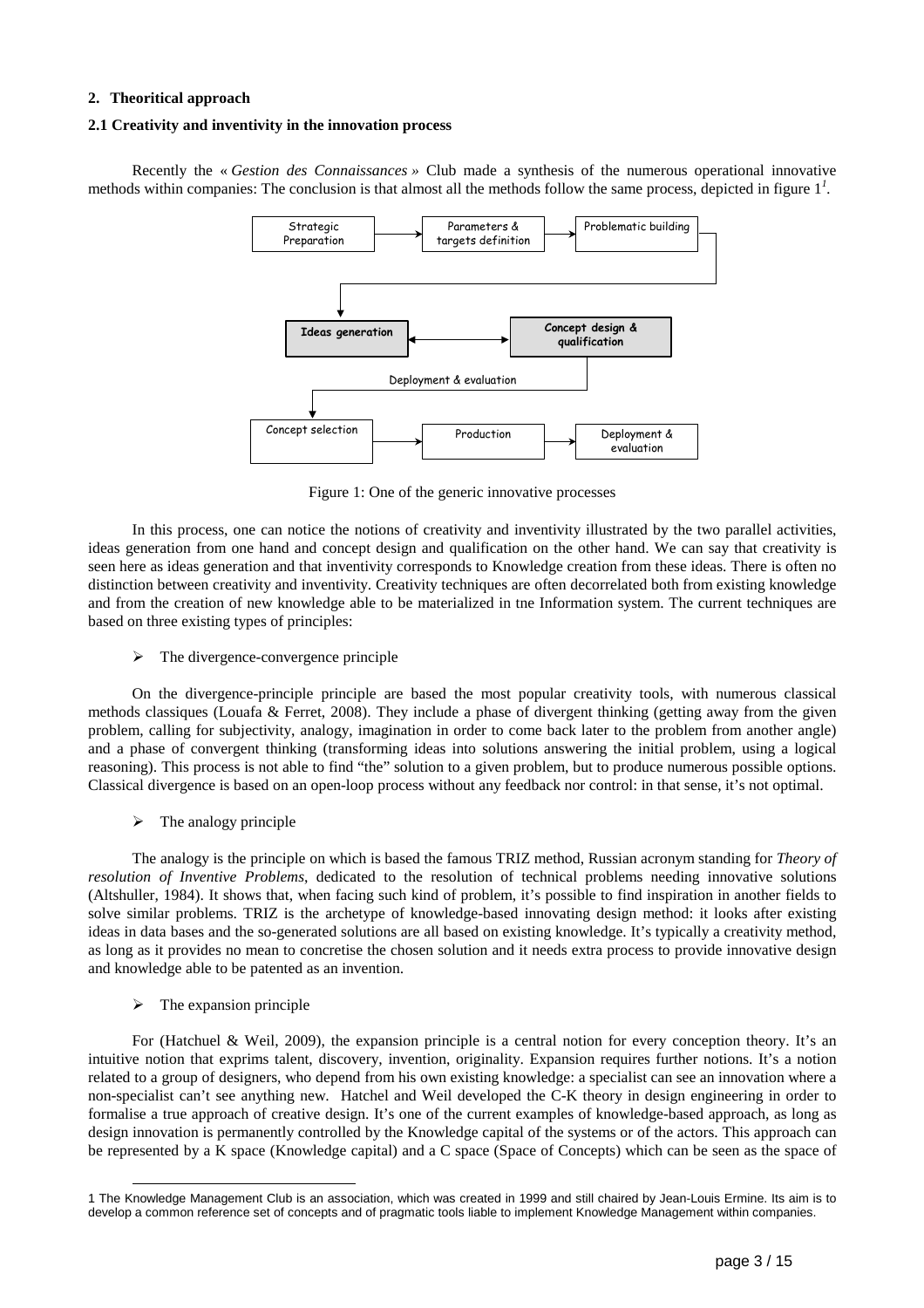not yet validated innovative ideas. The C-K process consists in a loop between these two spaces (figure 2), which works as follows: the initial concept (classical example is a"flying ship") is partitioned according to existing knowledge. This partition is disjunctive as long as initial concept is analysed thanks to known elements such as wings, …) and it adds new properties and create new concepts (such as a ship with wings). Then one has to come back in the K space in order to check the feasibility of the concept according to conjunction (is a flying is with wings feasible ?) by use of means well adapted to the situation (experiment, simulation, …). Then an expansion of K is produced: the Knowledge capital is increased. This loop goes on up to getting a validated concept. A real illustration of this theory can be found in (Soulignac, Ermine, Paris, Devise, & Chanet, 2012).



Figure 2: The C-K process

In the present work, we propose to base our research on a new principle, the emergence principle, linked with the evolution theory and the Chaos theory.

# **2.2 Emergence principle**

The creativity process described in previous paragraph is similar to a so-called chaotic process (Gleick, 1987; Prigogine, 1993; Prigogine, 1996; Miller 1996; Trinh, 1998). Such a process is characterized by its sensitivity to initial conditions. This means that, during the resolution of a given problem, the smallest context variation leads to a very different result. This property is characteristic of a divergence process. It's well known that a large part of natural processes get a chaotic nature, whatever physical, chemical, biological or even psychological they can be. Yet, introducing a regulation loop within these phenomenons leads to the emergence of a stable structure (which is called attractor) thanks to the filtering of the outputs generated by divergence. This structure is new and matched to the given problem. The creativity problem is located within this perimeter: by which regulation is it possible to make a new and matched solution emerge from a divergence phenomenon?

The evolutionist assumption for innovation, stated at the beginning of the present paper, allows to refer to the theories of evolution to formulate new principles able to guide the innovation process. Heudin (1998) formulated a general model for system evolution, depicted in figure 3.

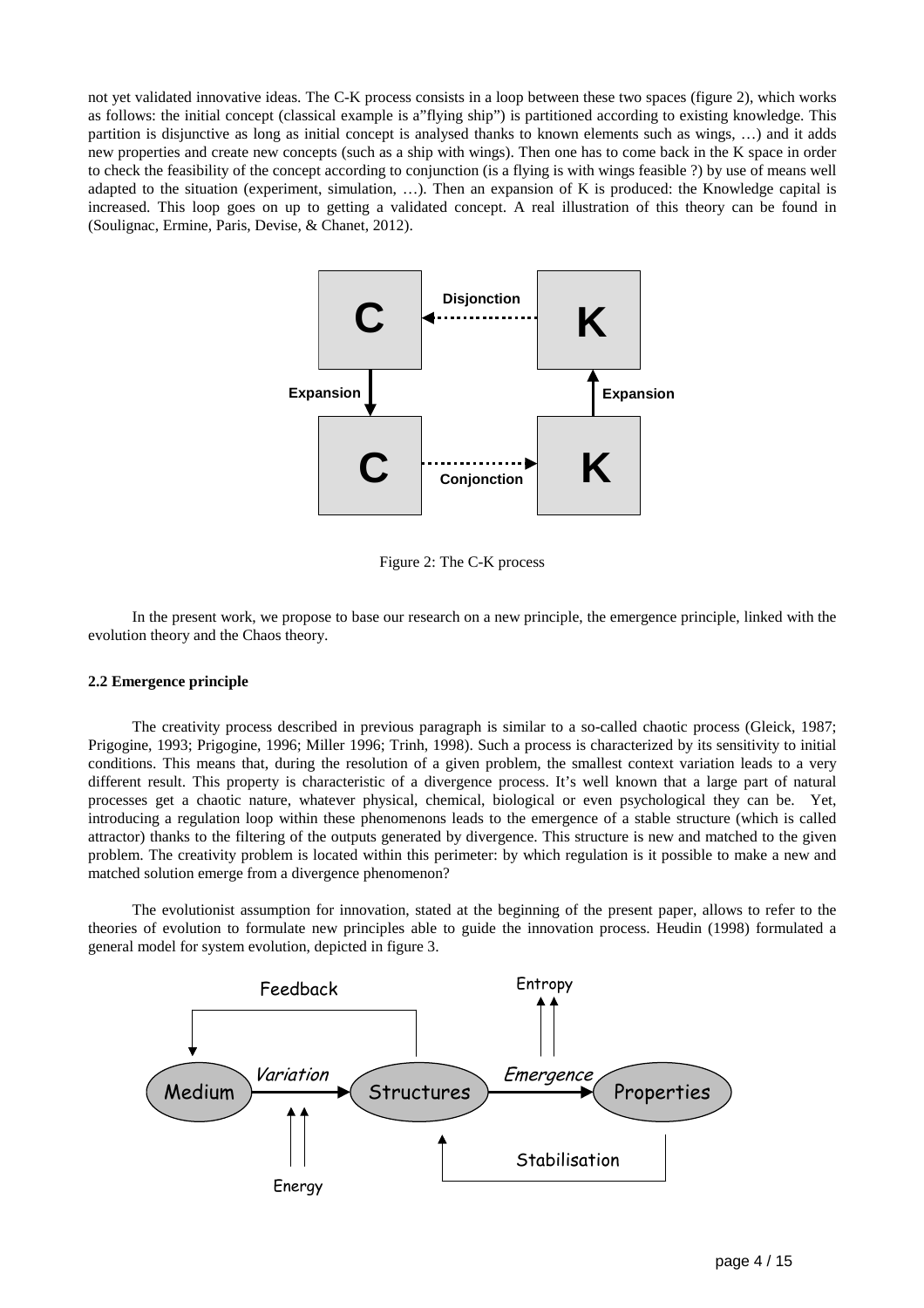#### Figure 3: General model for systems evolution

A system is built on structures that can evoluate thanks to a contribution in energy. This transformation is regulated by its confrontation with environment. The finality of these structures is expressed by their properties. During the transformation, theses structures acquire new properties. Thanks to the stabilization loop in the evolution process, only properties in strict accordance with the system finality are kept. The other ones are called entropy of the system. This operation of relevant properties generation can be seen as an emergence phenomenon since it's a new solution matched to the evolution of given system.

In (Saulais & Ermine, 2011), this model was adapted to the evolutionist assumption for ideas generation. The matched model is depicted in figure 4.



Figure 4: Knowledge evolution model

For the Knowledge capital, the evolutive structures of the general model are represented by organised Knowledge. This knowledge will become richer thanks to a cognitive stimulus (similar to the energy for the general model), which results from a structured analysis of the Knowledge capital. This stimulus consists in confronting this analysis with the Knowledge capital of the Knowledge actors (professional experts) who hold reference Knowledge within their external environment (markets, state of the art) as well as internal environment (tangibles and intangible specific resources of the organization). This Knowledge capital plays the same role as the environment in the general model. Confrontation will result in generating variations in the knowledge structures represented by Knowledge capital evolution projects. This creativity is controlled by a feedback loop: variations that are too far or too close to the reference are dropped. In this loop appears new Knowledge that is filtered in the organisation by the ability to activate it, that is to say to generate competences (Knowledge in action). The finality of the organisation activity is mainly production, so that new competences must generate productive capacities. Conformity of these emergent competences with the organization objectives is controlled via strategic alignment. The competences which are considered as non strategic are dropped (they are similar to entropy in the general system model.

This capacities generation operation can be seen as an emergence phenomenon, since it results in a complete structured innovative product that gets sense for the organization. This emergence phenomenon corresponds to what biologists call "emergent quality" and what psychologists call "Gestalt" [The verb gestalten means « to put in form, to give a significant structure»] (Goldstein, 1951; Merleau-Ponty, 1942; Raoult, 2003). The above-described evolution process leads to the building of an operational mechanism able to generate new ideas, fully regulated, weighted and aligned with the organisation objectives.

#### **2.3 Analysis of creation seen as intangible asset**

#### *2.3.1 From the Intellectual property work to the Intellectual corpus*

The French Intellectual Property Code states that the author of an Intellectual property work has an exclusive right of ownership arising out of its creation. This right can be opposed to anyone and it includes moral rights on one hand and economic rights on the other hand (Article L 111-1). By essence, this intangible property is separated from the tangible property of the physical support of the Intellectual property work. So, the concept of Intellectual property work emphasizes the duality between the content and the container. By essence, the content is immaterialised thanks to its pure intellectual nature: for this reason, we will say that contents issued from an intellectual creation recognized by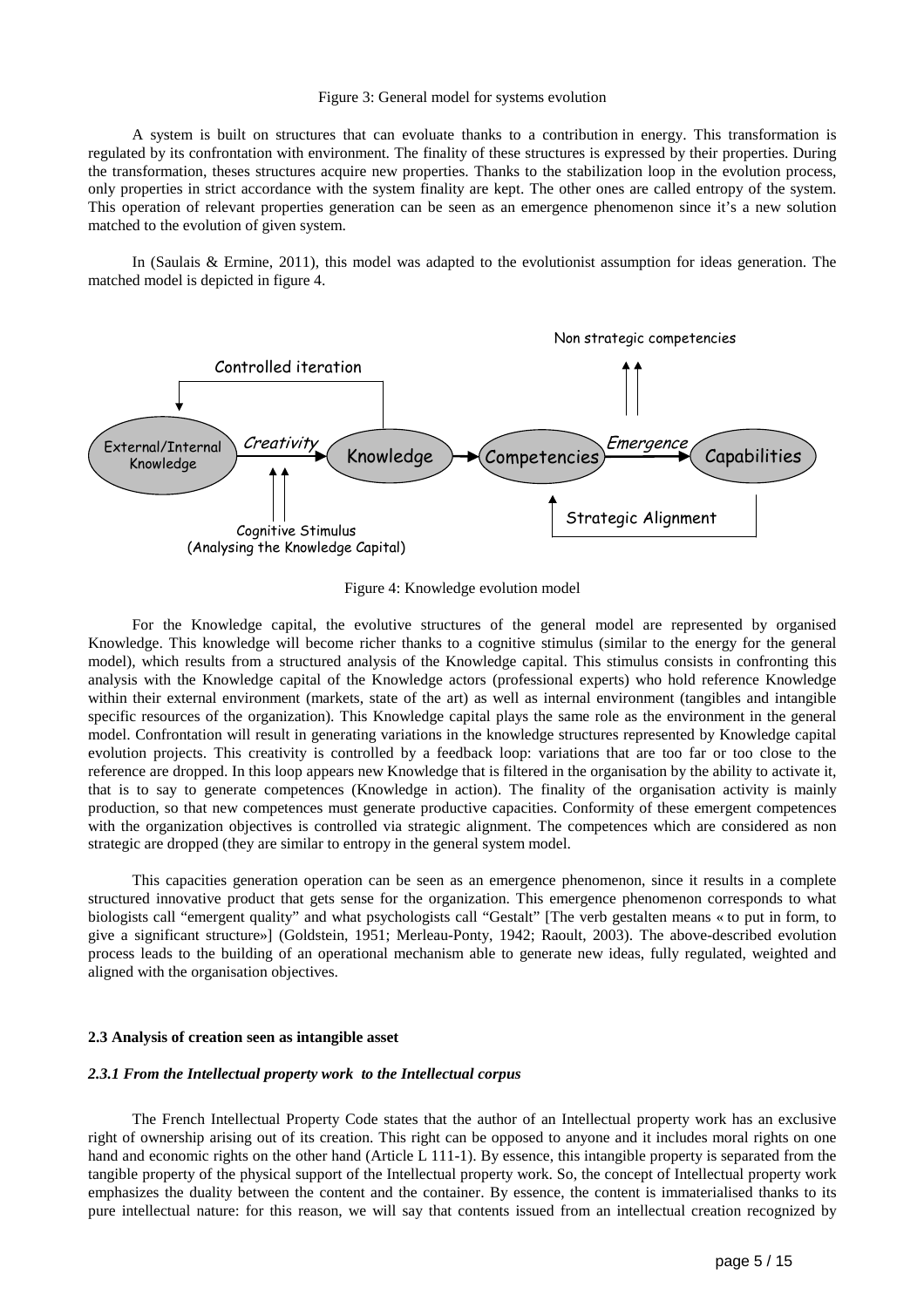intellectual property rights (i.e. Intellectual property work) compose the Intellectual corpus. The container belongs to the sensible world: it can be transmitted and also used for all kinds of transaction. The the container belongs to the Information System, here considered as repository of containers that materialize the creation of Intellectual property work.

#### *2.3.2 Distinction between Intellectual corpus and Intellectual capital*

Intangible capital is a notion currently used today to refer to all the intangible elements the possession of which is liable to bring an economic advantage to a company on its market. (Laperche, 2001; Bounfour, 2006a; Bounfour 2006b). According to Breesé (2004), these elements can be seen as "intangible" assets, i.e. assets dedicated to intangible elements. They also lead to numerous classifications (Reilly & Scheihs, 2001; Smith & Parr, 2000).

So, we can distinguish:

- The Intellectual property works, which are tacit, not formalized and non appropriable by the organisation and which give intellectual property rights (IPR). Creation recognized by IPR is part of the Intellectual corpus
- The "intangible" assets, which are materialized and made explicit through a tangible support, having given intellectual property rights either registered (patent rights, trademarks,…) or not (copyrights including moral rights and economic rights) and which include the IPRs. "Intangible" assets are part of the Intellectual capital.

According to our view, Intellectual corpus is a collection of intellectual abstractions recognized as a creation (and materialized on supports included in the Information System) while Intellectual capital is a collection of assets dedicated to intellectual elements.

## *2.3.3 Intellectual corpus systemic model*

The representation of the activity concept seen as a creation generating intangible assets is widely detailed in Saulais & Ermine (2011).

As the Intellectual corpus acts as a sub-system of the Knowledge System, the model proposed here is derived from the AIK model proposed in Ermine (2008) in which we transformed the K system of knowledge of the initial model into the L system of Intellectual Corpus. The AIL model that we got is made of three fundamental components which are three subsystems linked by flows (figure 5), where A stands for the knowledge actors, I for Information System and L for the Intellectual corpus, creativity is seen as a cognitive flow from A towards L and it corresponds to the ability of generating ideas. Inventivity is seen as a flow from L towards A, then eventually towards L and it corresponds to the instantiation of the capacities leading to the creation of mind works based on the generated ideas and liable to be materialized by information supports.



Figure 5: The AIL systemic model of Intellectual Corpus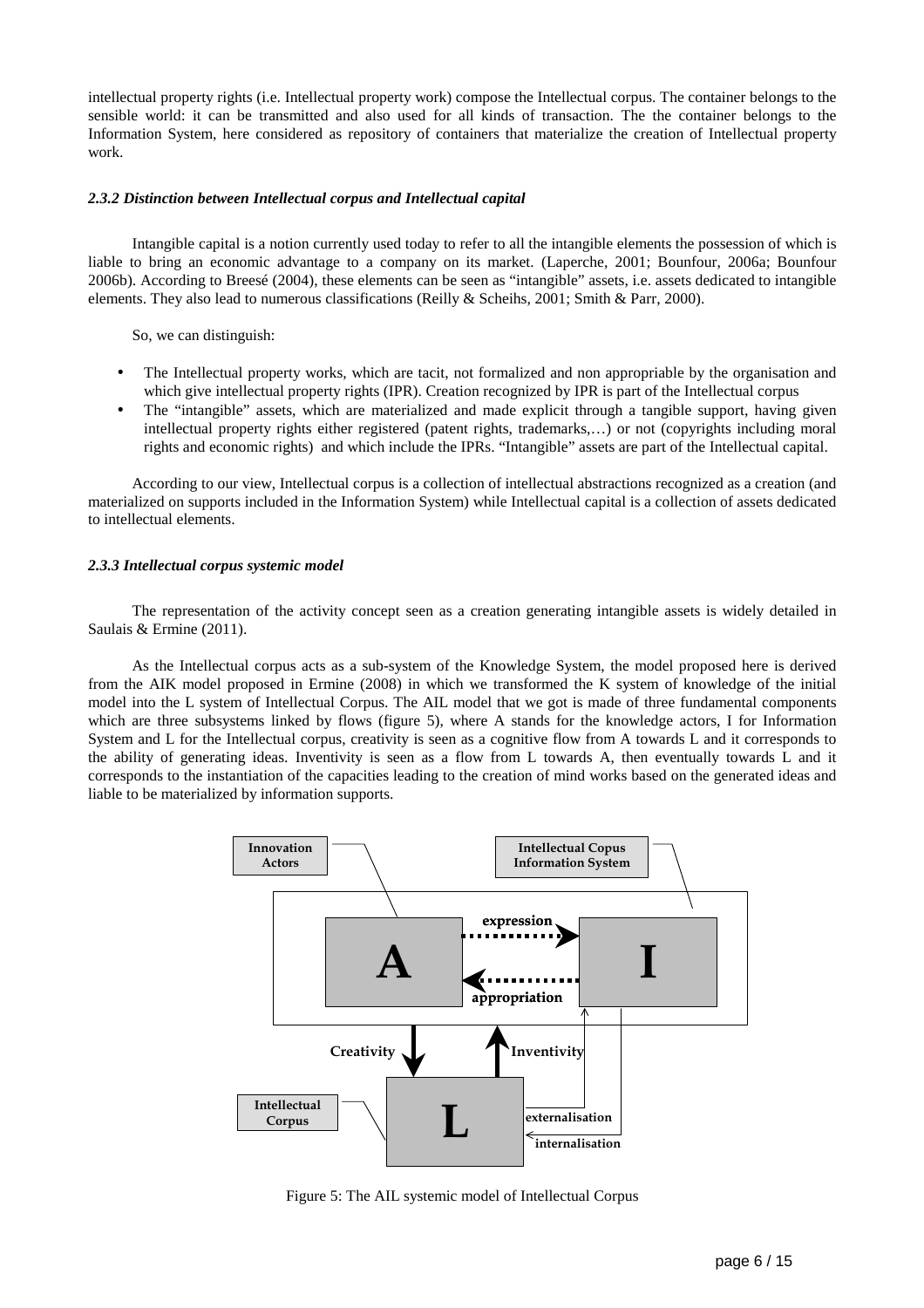To sum up, it seems that putting emphasis on the creator (mainly as involved in his own creation) is a necessary condition to stimulate his inventive activity*.* Furthermore, as the Intellectual Corpus of the organization is intimately linked to the personal Intellectual Corpus of all the experts (creators, inventors), encouraging the creation of a Intellectual property work demands investments on the cognitive profile of the experts and, more globally, on Knowledge. Managing the inventive activity means managing human beings (experts) and knowledge.

The research consists in working out conditions and processes that promote the inventive activity.

# **3. Methodological approach**

Proposed methodology is based on the representation of the explicit elements of the inventive part of Intellectual capital which we here named "Intellectual Corpus". This representation is then used as a congnitive stimulus (figure 4) to stimulate Knowledge actors' reflexion on the potential evolution of knowledge within several knowledge domains of their organisation.

#### **3.1 Structure of Intellectual Corpus**

The Intellectual Corpus is part of the explicit knowledge capital including the inventives tracks of the last thirty years (patents, articles and papers, study reports, internal memos and white papers, presentation slides, training material). These tracks are dated and, as long as possible, weighted by a figure giving the effort (in men-month) needed to acquire knowledge regarding these documents. Each track is attached to one of the Knowledge domain of the technical object. To structure a technical object into Knowledge domains is not an easy task so that a consensus is very difficult to get on it. Figure 6 describes a decomposition of the technical (Radar) object into ten domains, in conformity with the technical description admitted throughout the world (Barton, 1076; Nathanson, 1991, Skolnik, 2002).

Each domain can be seen as a complex system (Bertalanffy, 1968), which is classically described according to systemic points of view: functional (what the systems does), structural (what the system is), teleological or applicative (what the system is designed for) and a genetic aspect (system evolution) represented by the time axis of the other points of view. Figure 7 gives an example of cognitive map for the Algorithm domain based on eleven points of view representing functional, structural and applicative aspects.



Figure 6: The ten knowledge domains of the Radar object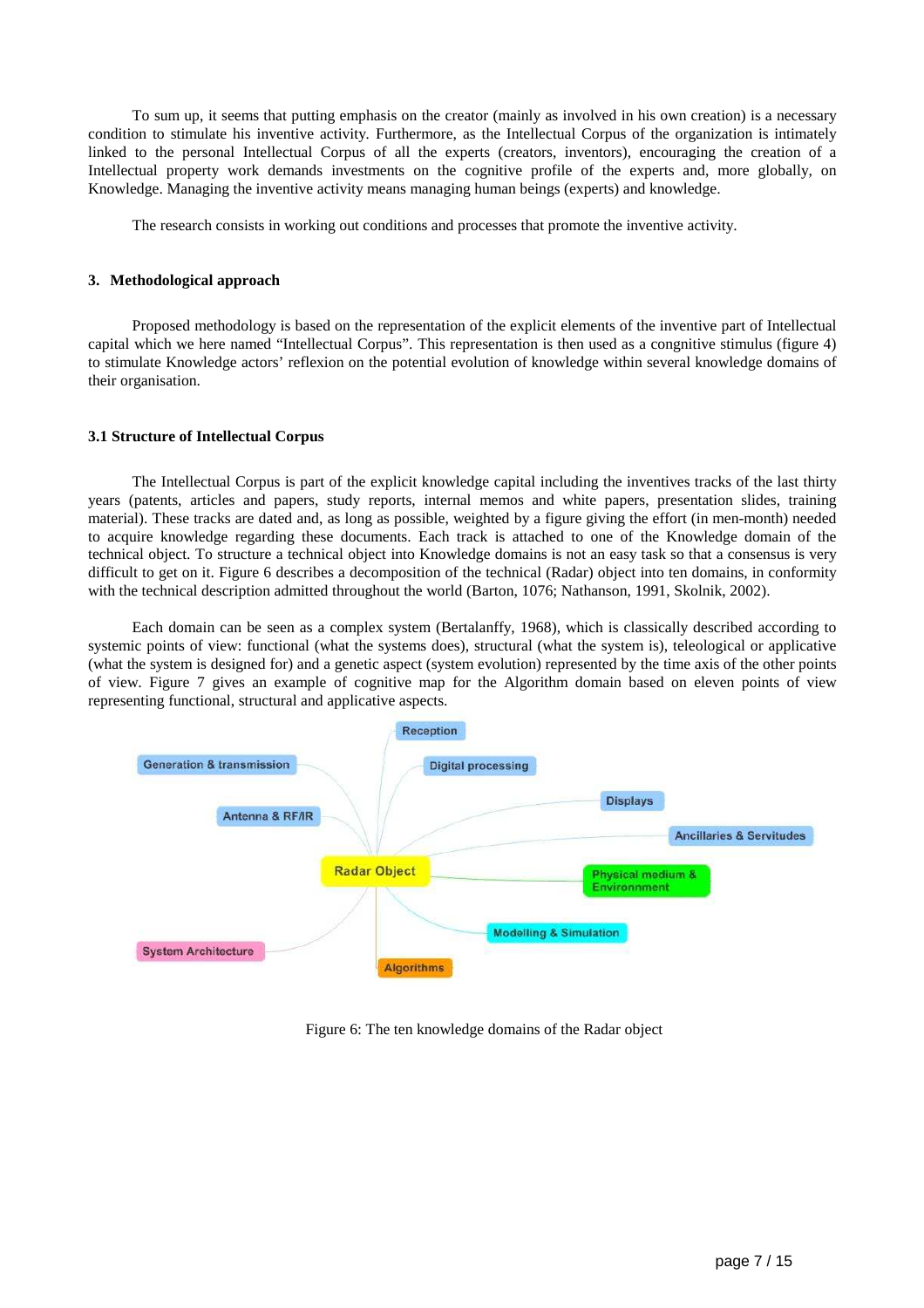

Figure 7: Example of cognitive map for the Algorithm domain

# **3.2 The involved Knowledge actors**

To be efficient in terms of innovation, the method must come within the framework of the organisation, in coherency with the missions and the tasks of any actor. The company created a network called *K & T* (Knowledge & Technology) that includes individuals recognized by the organisation in their domain. During the experimentation, the methodology was deployed within this network. Other actors were mobilized in order to discuss and to validate knowledge created during the experimentation (figure 8):

- Peers, who have to react on technical prospective material proposed by one of the Domain representatives
- Field experts, who know how the technical object operates in the customer site, whose role is to bring the technical point of view of the customer
- Transverse technical strategy people, whose role is to tell the technical policy of the organisation in terms of technic or technologic fields
- Strategy people, whose role is to bring elements of marketing and product policy



Figure 8: Involved Knowledge actors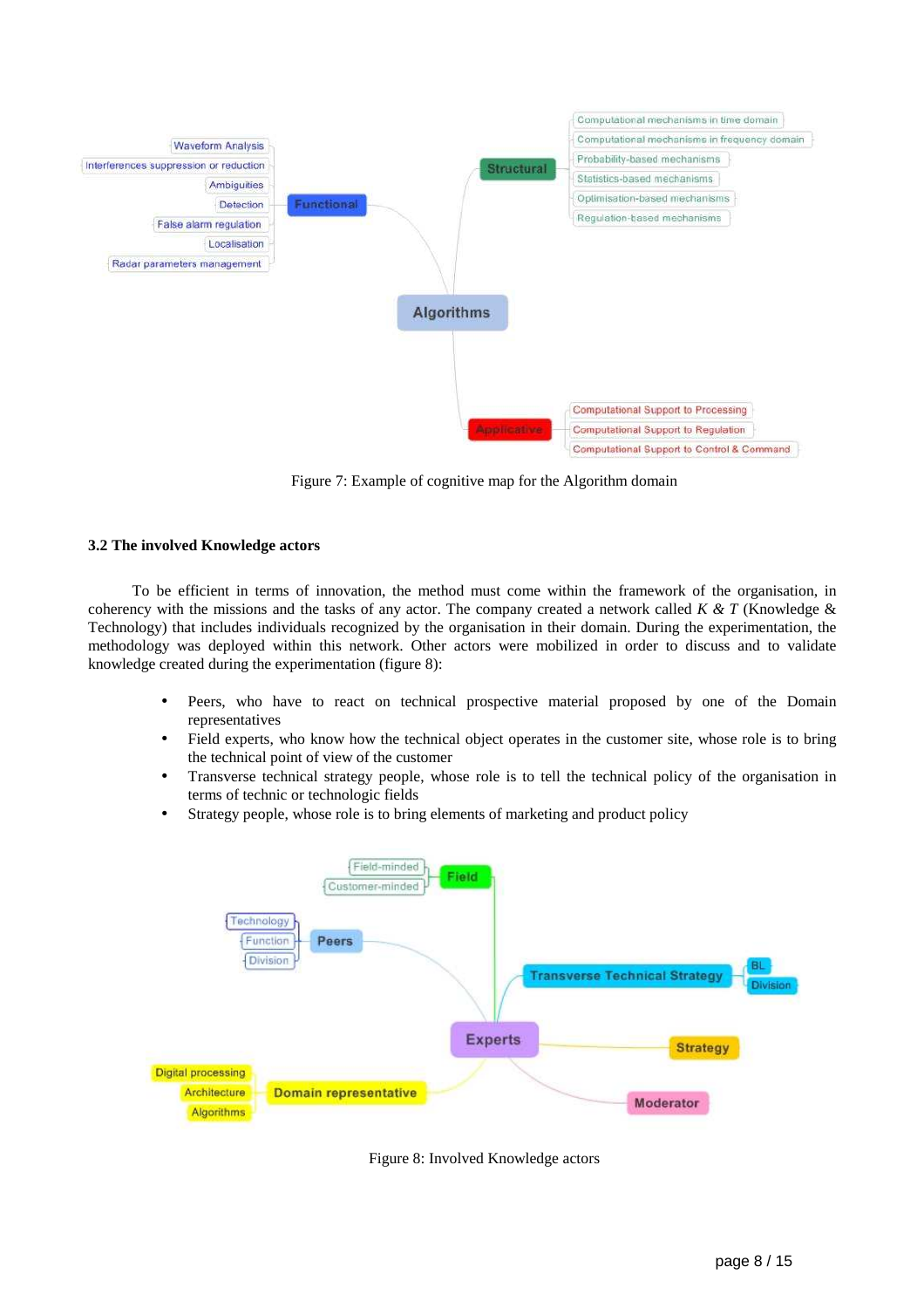# **3.3 Process description**

Figure 9 describes the preliminary step, consisting in the inventory of inventive tracks related to one Knowledge domain, projected onto a Knowledge map, which is the input of the creativity stimulation process.



Figure 9: Preliminary Inventory

Creativity stimulation process is applied to the entity Knowledge actors through three steps (figure 10):

- Stimulated Creativity individual session, the output of which is a prospective vision about one technical domain
- Co-construction of a merged vision of all technical domains
- Diffusion of the merged vision towards the experts community and of the innovation method towards Managing director and innovation directors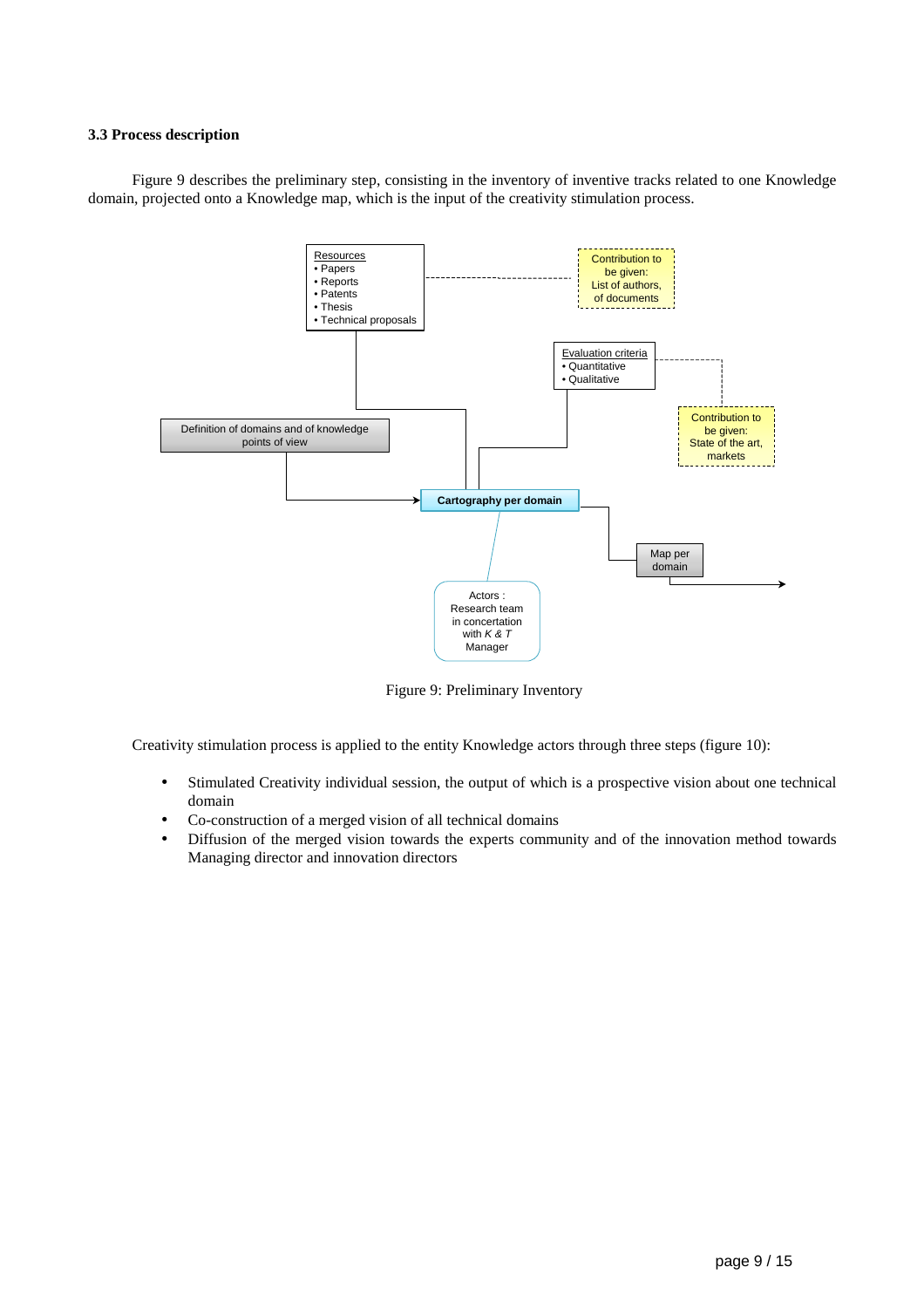

Figure 10: Creativity process

#### **4. Implementation of the method**

Method was implemented during an experimentation called ICAROS (Intellectual Corpus Analysis for Reasoned Openmindness Stimulation) conducted on a reduced scale (3 technical domains out of 10) on september/october 2011. This experiment represents the experimental part of the research project presently carried over by the author as a PhD candidate, while going on taking care of his technical radar expert activity within his company without any link with Knowledge management : there a full decoupling between professional activity and research activity initiated by the author and carried over under his own responsibility. The author took benefit of his own technical expert experience to make the inventory, the organisation and the interpretation of the Intellectual corpus of his organisation.

#### **4.1 Preliminary: Intellectual Corpus inventory**

Preliminary work was dedicated to the inventory and to the analysis of the past inventive tracks. It was carried over by the author as completely and objectively as possible. The individual recognised by the organisation as the expert of his domain was asked to give the initial list of the major contributors in his domain. Tracks are collected during individual interviews. The initial list of major contributors was complemented during the interviews by successive co-optation.

Inventive tracks were then projected onto knowledge map, analysed and synthesised by the author. Fortunately, this huge work was facilitated by the fact that the author is himself a technical expert.

For three technical domains, preliminary work necessitated sixty-two interviews (duration comprised between half an hour and two hours and a half, for a total of ninety three hours).

Independently from the ICAROS experiment on creativity stimulation, the inventory of inventive activity of more than sixty experts during the past three decades in the three main fields of the company and its reasoned synthesis leads to a large amount of strategic material that only very few companies search for resources to build.

#### **4.2 Stimulated Creativity individual sessions**

Stimulated creativity individual sessions include the following steps: presentation to the expert of the tracks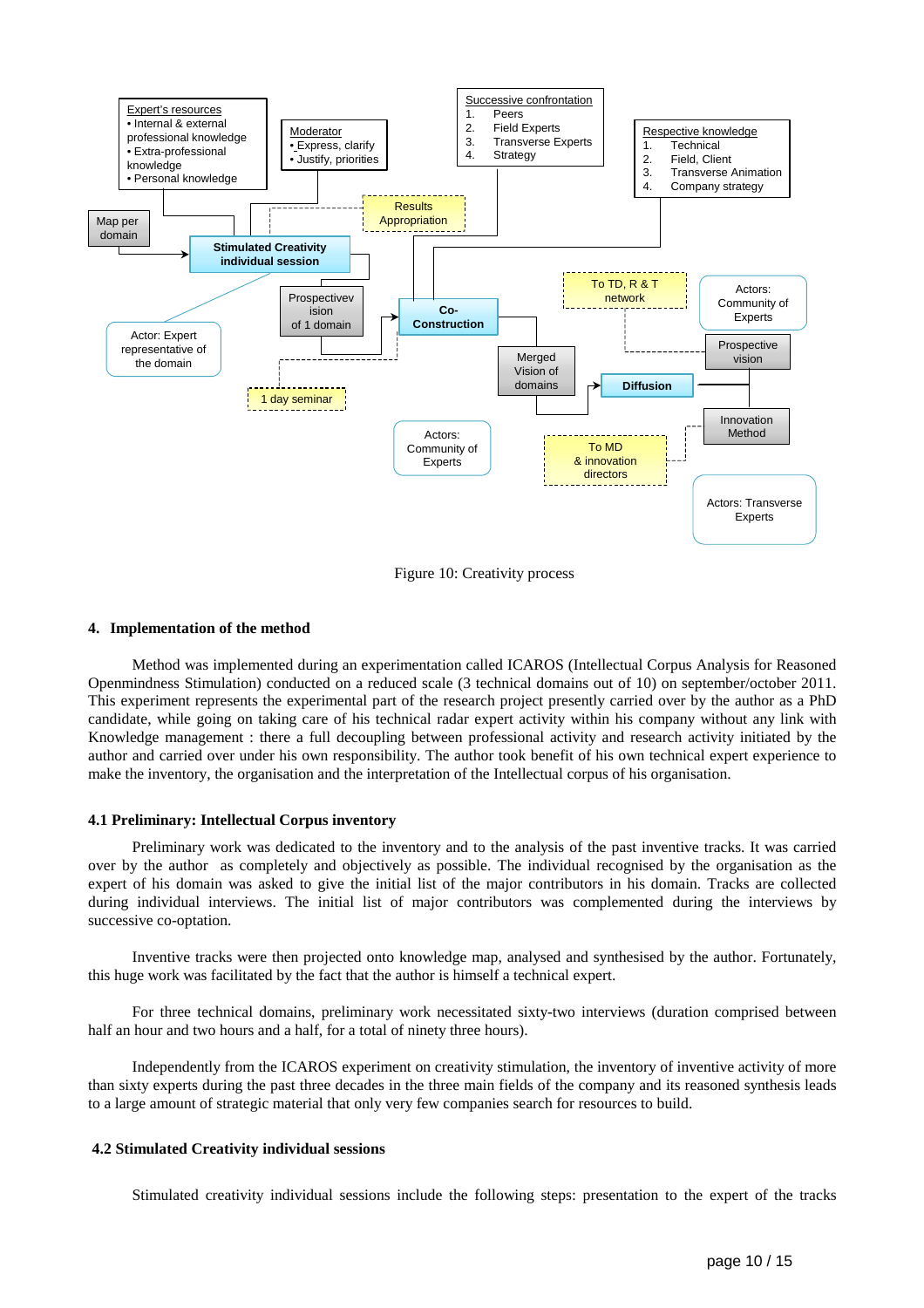projected in the Knowledge map, analysis of the tracks by the expert and statement of his prospective vision for his domain. Each half-day long session was recorded.

After a detailed analysis of the records, a synthesis of each session led to a prospective document valdated by the expert and including:

- The presentation of his domain as seen by th expert,
- For each sub-domain described in the Knowledge map (about ten per domain)):
	- o The initial analysis of the tracks
	- o The expert's comments on the initial analysis
	- o The prospective vision suggested to the expert by the current state of tracks
	- o A synthesis made by the expert

These documents were validated by the expert.

# **4.3 Co-construction (one-day seminar)**

The prospective elements are successively confronted to different groups, the technical peers, the technical field experts, the representatives of technical strategy and of the strategy of the organisation. This confrontation indicates the transition between the individual creativity to the collective creativity. During this seminar was observed the way a new idea goes through a technical community, how it's accepted or rejected. It's a collective co-construction issued from the critic and constructive reflexion of participants based on their past and current knowledge. This seminar was located outside the premises of the company, to facilitate detachment from today functions and tasks of every participant. This phase also aimed at making the strategic alignment of the result of the co-construction, by putting every R&T prospective element in the perspective of the mid-term and long-term strategy of the company.

One of the main observations made during the seminar was that the most active participants were the three experts sollicitated for the individual session: they were very implicated in convincing the other participants of the interest of the creativity process. They made their best effort not only in supporting their prospective vision of their own domain but also in pointing out and discussing the links between the domains, especially in the vicinity of the domain borders and in merging the prospective visions. The other experts brought their own contribution to discussions: the main outcome was provided by the technical field experts, who discussed the opportunity of future innovations according to the point of vue of their customers and end-users. Contribution to strategic alignment was not given during the seminar.

The seminar report includes, for each domain:

- The so-called focal points, i.e. the major R&T problems that determine the future stakes
- For each focal point, action plans to implement according to
	- o Current situation and environment
	- o Future trends

# **5. Lessons learned**

Thanks to the experimentation that took place within the company during the ICAROS seminar, several theoritical hypotheses on knowledge based innovation were validated:

- The path dependency hypothesis states that the "technological trajectories" followed by organisations depend on the past technological trajectories. Intellectual corpus includes basic tracks determining numerous technological trajectories of the organisation. Finding out and organising these tracks allows a reasonable extrapolation of the evolutions. Furthermore, the inventory of Intellectual corpus over several ten years, the analysis of its tracks and their projection onto the Knowledge map of the organisation provided a real comprehension and discussion of the past trajectories with respect to the current R&T state of the art of the company
- The above-described tools are made for the representation of the Intellectual corpus and they were used for the stimulation of creativity. The creativity process is based on a chaotic-like emergence mechanism which will be applied on the current Intellectual corpus thanks to the representation tools. The creation of numerous prospective elements from a reasoned analysis of the several temporal sections of inventive trajectories shows the emergence (according to the chaotic process described in figure 4) of new elements liable to increase the Intellectual capital of the company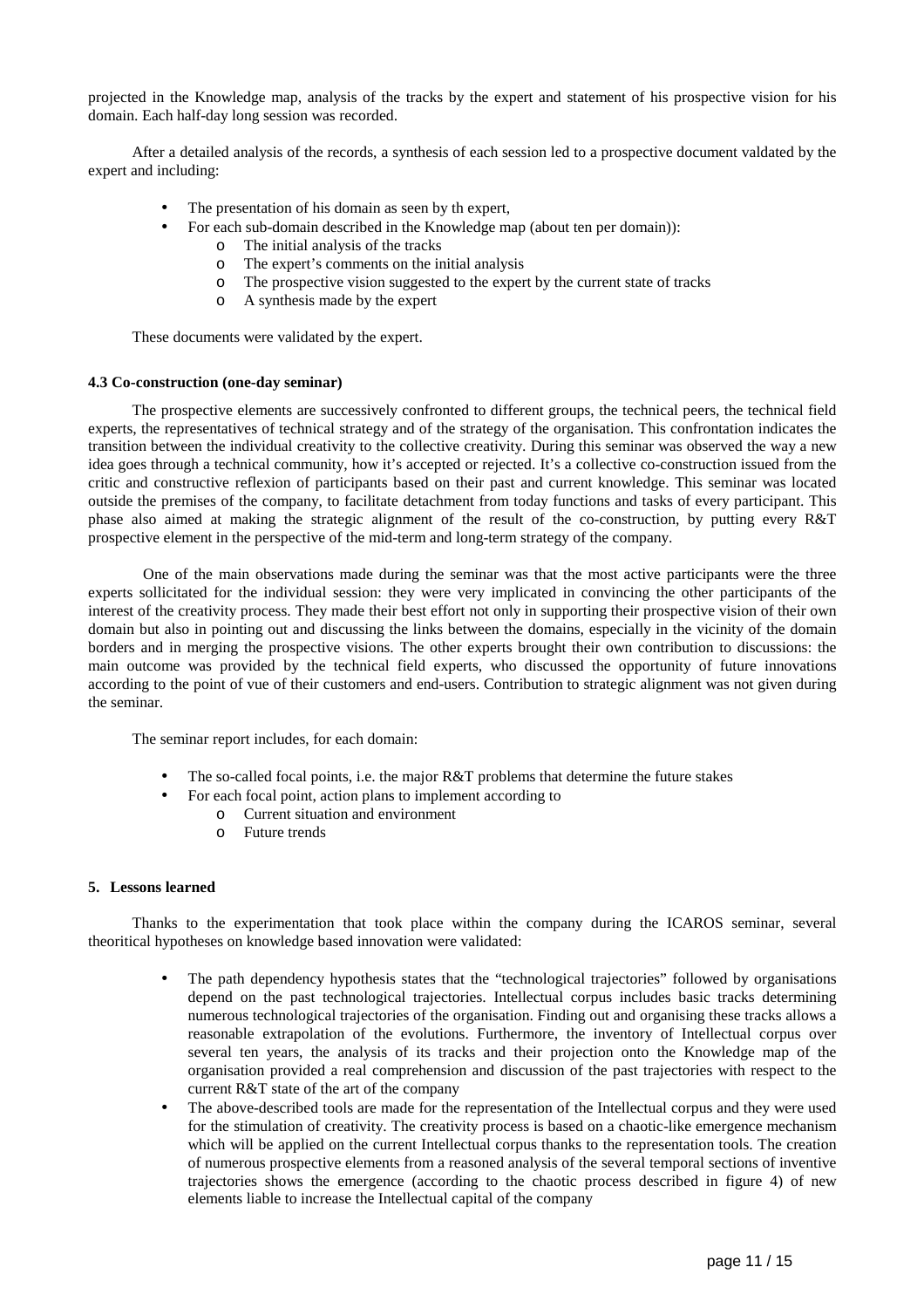- The stimulation of the creativity is applied in a first step to every Knowledge actor, who are individually or by combination carrying the technological trajectories of the company. However, these trajectories are not isolated but they do interact according to complex schemes. These interactions can be described by the cross-contribution of all Knowledge actors, who, in a second step, regulate the new knowledge created in the first step
- A reasoned contribution to technical prospective strategy can be carried over through a bottom-up approach initiated and supported by one individual eacting as a volunteer and based on the individual and collective use of the inventive knowledge of an Experts' college
- If, as a PhD candidate, the author chose for his experiment the entity for which he goes on working as an expert in parallel with his research academic project, it's mainly to take benefit from the confidence existing between the experts (whose contribution he solicitated for free) and him and to avoid asking another extra expert to analyse, organise and interpret the inventive tracks of the Intecllectual corpus. However, this does limit the application field of the method, which identifies the inventive activity to an intellectual creation

To validate the last hypothesis, a strategic alignment of the new knowledge created according to the creativity process is still to be performed to insure the relevance of the prospective outcome with respect to the company strategy.



Expected benefits from experiment are depected in figure 11.

Figure 11: Expected benefits from the experiment

## **6. Conclusion**

Within the Knowledge based innovation approach, the stimulation of creativity by knowledge was introduced and discussed. The case study within the Thales company provided the opportunity of implementing this approach in an operational way, while validating the theoritical concepts in the framework of incremental innovation.

In theoritical terms, the experimentation demonstrated that the creativity could be associated to the evolution of the Intellectual corpus, inventive part of Knowledge capital. Thanks to a cognitive stimulus build on a historical representation of the Intellectual corpus, it's possible to build a trigger of this evolution process. This process is individually and collectively based on a group of actors involved in the prior determination of this corpus and in its strategic evolution with respect to the company.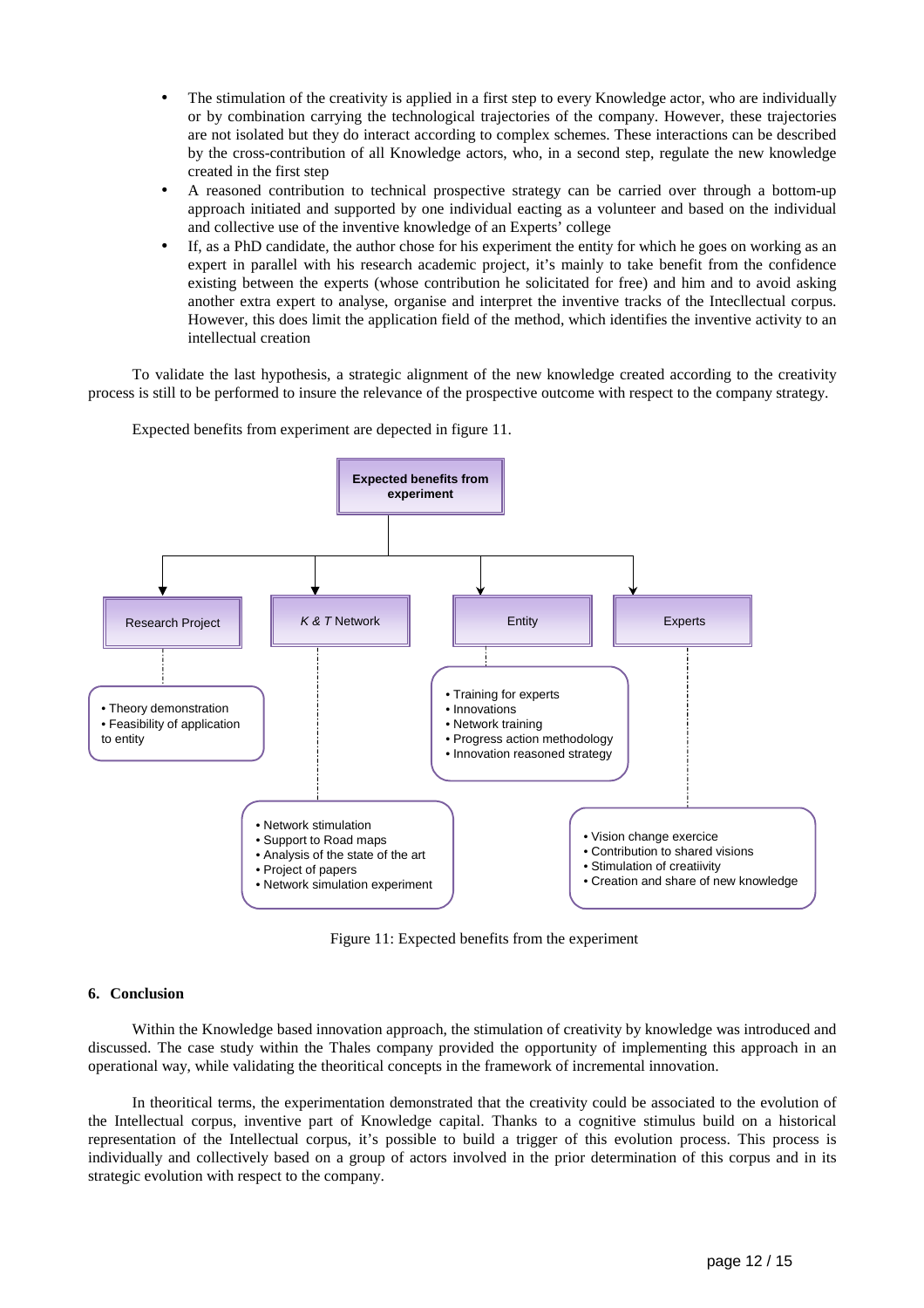In industrials terms, the experimentation demonstrated the feasibility of the process. From this point, perspectives may be described as:

- Appropriation by the company's technical community of the merged prospective vision
- Sharing the experience with the community of innovation directors within the company Group
- Deploying the methodology of creativity stimulation within the company Group
- Building a data base of inventive intellectual tracks in all the technical domains of the organisation

# **7. Bibliography**

- Altshuller, G.S. (1984) *Creativity as an Exact Science: The Theory of the Solution of Inventive Problems*, New York: Gordon and Breach Science Publishing
- Amabile, T. (1996) *Creativity in context*, *Update to the social psychology of creativity,* Boulder: Westview Press
- Amidon, D. (1977) *Innovation Strategy for the Knowledge Economy: the ken awakening*, Butterworth-Heinemann (*Innovation et management des connaissances*, Paris: Editions d'organisation, 2001, pour la traduction française)
- Bardin, D. (2006) *Management de la créativité en entreprise*, Paris: Economica
- Barthelmé, F .; Ermine, J-L. ; Rosenthal-Sabroux, C.: An architecture for knowledge evolution in organizations, *European Journal of Operational Research*, 109, 414-427, 1998
- Barton, D. (1976) *Radar System Analysis*, Norwood: Artech House
- Benhamou, P. ; Ermine, J-L. ; Taran, J-P. ; Tounkara, T. ; Waeters, A. (2001) Évolution des connaissances et innovation, application à une technologie laser à l'Onera, *Extraction des connaissances et apprentissage*, n° 1-2, pp 279-290, Hermès
- Bertalanffy, L. von (1968), *General System Theory*, New York: Georges Braziller (*Théorie générale des systèmes*, Paris: Bordas, 1973, pour la traduction française, Dunod, 1993, pour la nouvelle édition)
- Bonnardel, N. (2006) *Créativité et conception*, Paris: Solal
- Bounfour, A. & Epinette, G. (2006) *Valeur et performance des SI, une nouvelle approche du capital immatériel de l'entreprise*, Paris: Dunod
- Bounfour, A. (2006) *Capital immatériel, connaissance et performance*, Paris: L'Harmattan
- Breesé, P. & Kaiser, A. (2004) *L'Evaluation des droits de propriété industrielle, valoriser les trésors cachés de votre entreprise*, Paris: Gualino
- Cohen, W.M. & Levinthal, D.A. (1990) Absorptive Capacity: a New Perspective on Learning and Innovation. *Administrative Science Quarterly*, 35, pp. 128-152.
- Contractor, F. J. (2001) *Valuation of Intangible Assets in Global Operations*, Praeger
- Coombs, R. & Hull, R. (1998) Knowledge management practices and path-dependency in innovation, *Research Policy*, 27, pp. 237–253.
- Coriat, B. & Weinstein O. (1997) *Les nouvelles théories de l'entreprise* (The new Theories of the Firm) Collection " Références ", Parsi, Livre de poche.
- Daghfous, A. & White, G. R. (1994) Information and innovation: a comprehensive representation. *Research Policy*, 23, pp.267–280.
- David, P.A. & Foray, D. (1994) Dépendance du sentier et économie de l'innovation : un rapide tour d'horizon, *Revue d'économie industrielle*, n° exceptionnel, Economie Industrielle : développements récents, pp 27-52.
- Deforge, Y. (1985) *Technologie et génétique de l'objet industriel*, Paris : Maloine
- Denton, M. : *Evolution: a Theory in Crisis*, Londres:Burnett Books Ldt, Trad. Fr. Evolution, une théorie en crise, Paris : Flammarion, 1992
- Durkheim, E. (1884) *La raison, l'évolutionnisme, théorie de l'hérédité*, Cours de philosophie du lycée de Sens, Bibliothèque de la Sorbonne, Manuscript 2351
- Ermine, J-L. & Waeters, A. : *Knowledge Management and Capitalisation as a Support for Innovation,* Human Centered Process , HCP'99, Brest, 22-24 septembre 1999, pp 155-161, 11th World Productivity Congress WPC'97, Edinburg, UK, 4-6 Octobre 1999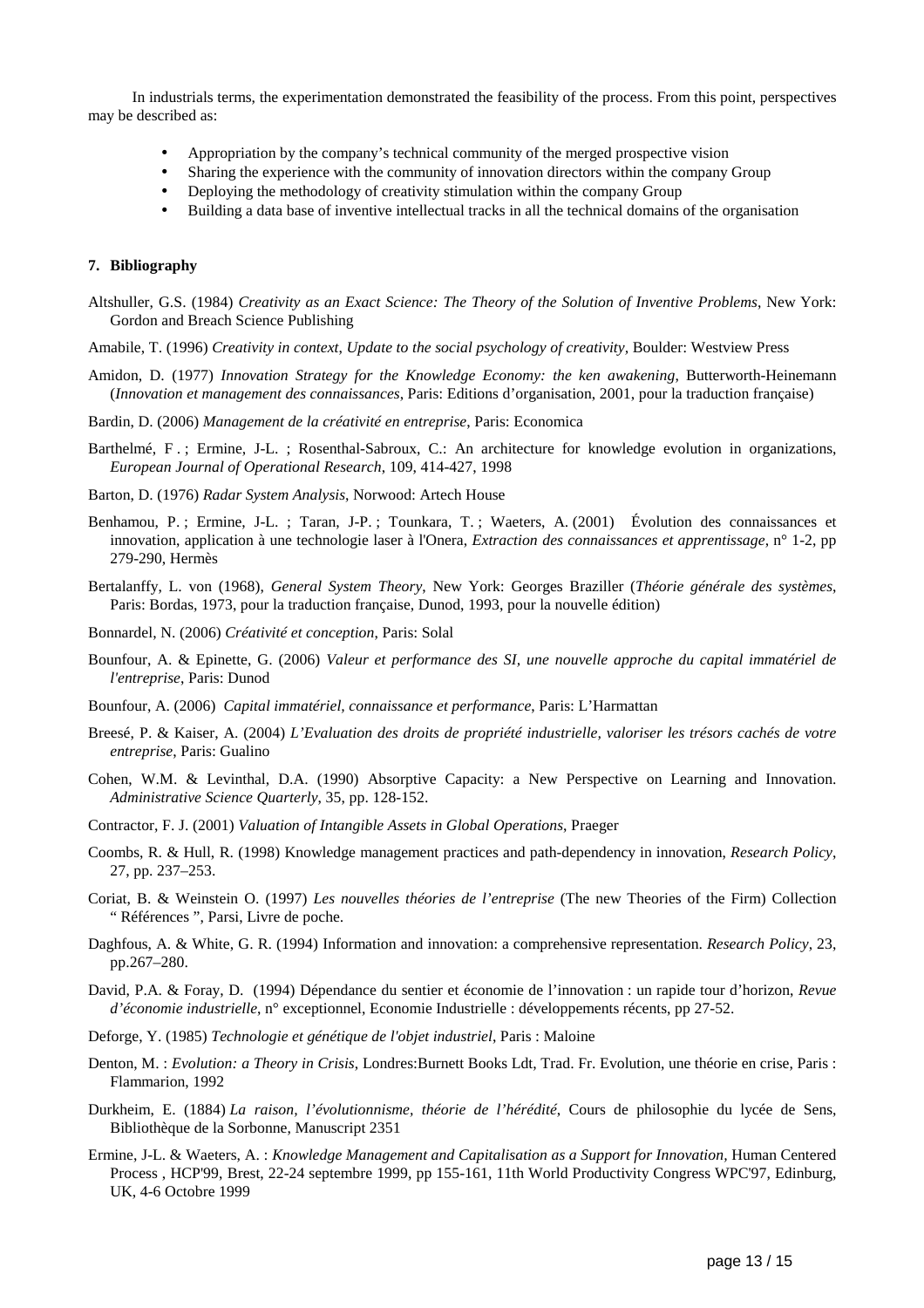Ermine, J-L (2008) *Gestion et Ingénierie des connaissances, modèles et méthodes*, Paris : Hermès

- Gleick, J. (1987) *Chaos*, New York: The Viking Press (*La Théorie du Chaos*, 1989, Paris : Albin Michel, pour la traduction française)
- Golstein, K. (1951) *Structure de l'organisme,* Paris : Gallimard (traduction)
- Grant R.M., (1996) Towards a knowledge-based theory of the firm, *Strategic Management Journal*, 17, Winter 1996, pp. 109–122.
- Hatchuel, A. & Weil, B. (2002), La théorie C-K : *Fondements et usages d'une théorie unifiée de la conception*, Colloque Sciences de la conception, Lyon 2002
- Heudin, J-C. (1998) *L'évolution au bord du chaos,* Paris : Hermès
- Jukes T.H. (1982) *Aircraft Evolution*, Nature 295, p 548
- Kerssens-van Drongelen, I.C. ; De Weerd-Nederhof, P.C. & Fischer, O.A.M. (1996) Describing the issues of knowledge management in R&D: towards a communication and analysis tool, *R&D Management*, 26, pp. 213–229.
- Laperche, B. (2001), *Propriété Industrielle et Innovation*, Paris : L'Harmattan

Le Bihan, F. ; Deladrière, J.-L ; Mongin, P ; Rebaud, D. (2007) *Organisez vos idées avec le mind mapping* Paris : Dunod

- Leonard-Barton, D. (1995) *Wellsprings of Knowledge: Building and Sustaining the Sources of Innovation*, Boston: Harvard Business School Press.
- Louafa, T & Ferret F-L, (2008) *Créativité et innovation*, Lausanne : Presses polytechniques et universitaires romandes
- Lubart, T. (1994) *Creativity*, in Sternberg, R.J. *Thinking and Problem Solving*, New York: Academic Press
- Lubart, T. (2003) *Psychologie de la créativité*, Paris : Armand Colin

Merleau-Ponty, M. (1942) *Structure du comportement,* Paris : PUF

Miller, A.I. (1996) *Insight of Genius Imagery and Creativity in Science and Art*, New York: Springer-Verlag (*Intuitions de génie*, Paris : Flammarion, 2000, pour la traduction française)

Nathanson, F. (1991) *Radar Design Principles : Signal Processing and the Environment* (2<sup>nd</sup> Revised Edition) NewYork : McGraw Hill

Piaget, J. (1976) *Le comportement, moteur de l'évolution* Paris : Gallimard

Popper, K (1994) *Toute vie est résolution de problèmes* (Conférences 1958-93), Arles : Actes Sud, 1997, pour la traduction française)

- Porter, M. (1985) *Competitive Advantage: Creating and Sustaining Superior Performance* New York : New York Free Press.
- Prahalad, C.K. & Hamel, G. (1990) The core competence of the corporation, *Harvard Business Review*, 3, pp.79-91
- Prigogine, I. (1993) *Le leggi del caos*, Rome : Laterza (Les Lois du Chaos, Paris : Flammarion, 1994, pour la traduction française)
- Prigogine, I. (1996) *La Fin des certitudes*, Paris : Odile Jacob
- Raoult, P-A. (2003) *Psychologie clinique, psychanalyse et psychomotricité, questions épistémologiques autour d'une praxis*, Paris : L'Harmattan
- Reilly, R. & Schweihs, R. (2001) *Valuing Intangible Assets*, Irwin Library
- Ridley M. (1985) *The problems of Evolution,* Oxford : Oxford University Press, Trad. Fr.: *L'évolution*, Pour la Science, Diffusion Belin (1989)
- Rouquette, M-L (1973) *La Créativité*, Paris : PUF
- Rowley, J. (2007) The wisdom hierarchy: representations of the DIKW hierarchy *Journal of Information Science* 33 (2), p.163-180
- Sapir, E. (1967) *Anthropologie* (textes recueillis et commentés par Christian Baudelot) Paris : Editions de Minuit, Collection « Points »
- Saulais, P. & Ermine, J-L. (2011) *Créativité & Gestion des Connaissances* 4ème Colloque Gestion des connaissances, Société et Organisations (Clermont Ferrand)